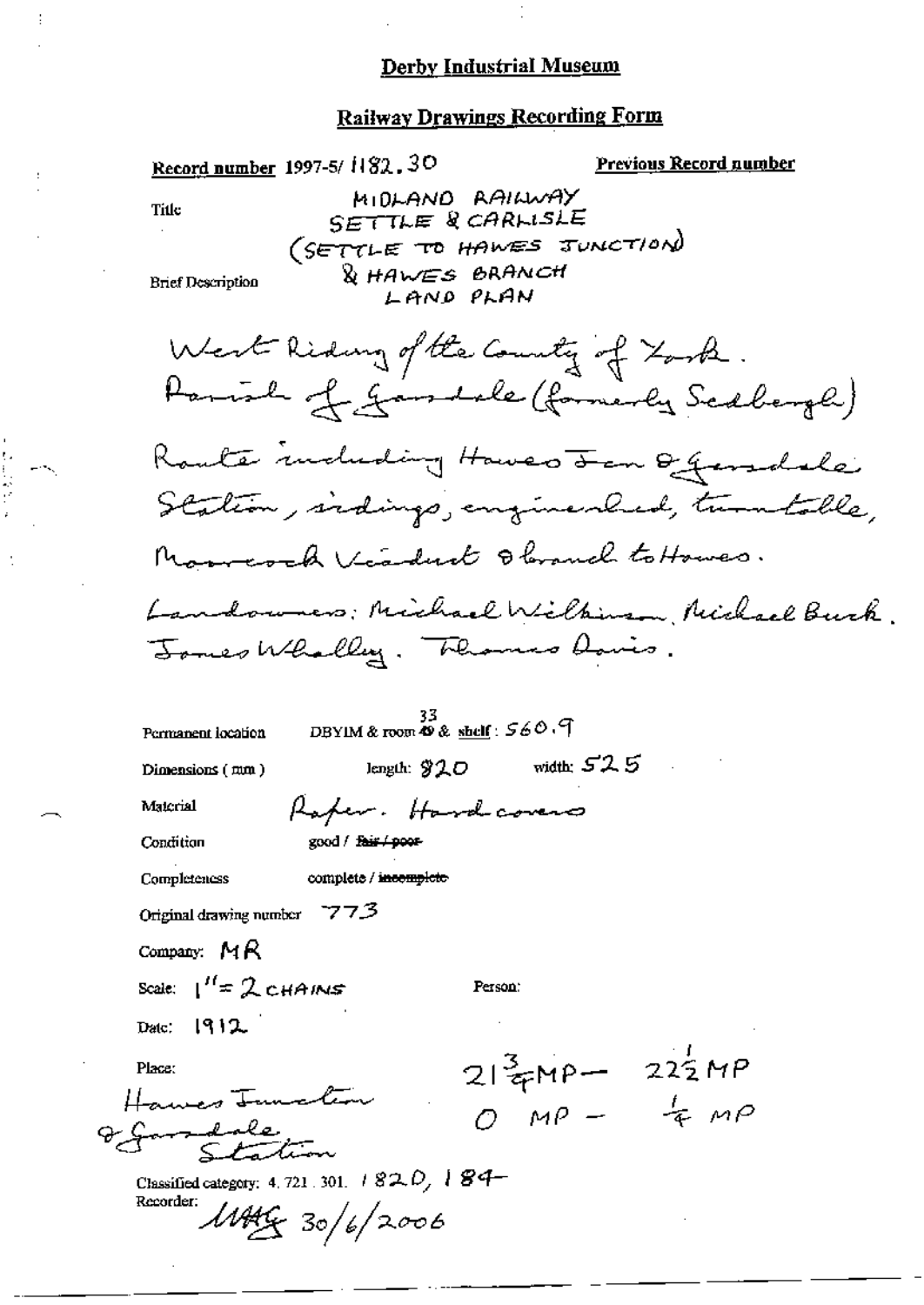## **Railway Drawings Recording Form**

Previous Record number Record number 1997-5/ 1182.3 MIDLAND AAILWAY SETTLE R CARLISLE Title (SETTLE TO HAWES JUNCTION) & HAWES BRANCH **Brief Description** LAND PLAN West Reding of the County of Zook. Parish of Janidale (formerly Sadlargh). North Riding of the County of took. Parish of Howers (formerly Arganth). Rault of imple track. Landaumers: Florences Davis, George Walker. John Rodgers Bradley & Dora Bradley. 33<br>DBYIM & room  $\otimes$  & shelf:  $560.9$ Permanent location width:  $52.5$ length:  $920$ Dimensions (mm) Raper. Hardcovers Material good / fair / poor Condition complete / incomplete Completeness Original drawing number 773, Sheet Company:  $MR$ Scale:  $1'' \approx 2$  CHAINS Person: Date:  $1912$  $4MP - 1MP$ Place: Hower Tunes Classified category: 4, 721, 301, 184-

Recorder:  $1449930/6/2006$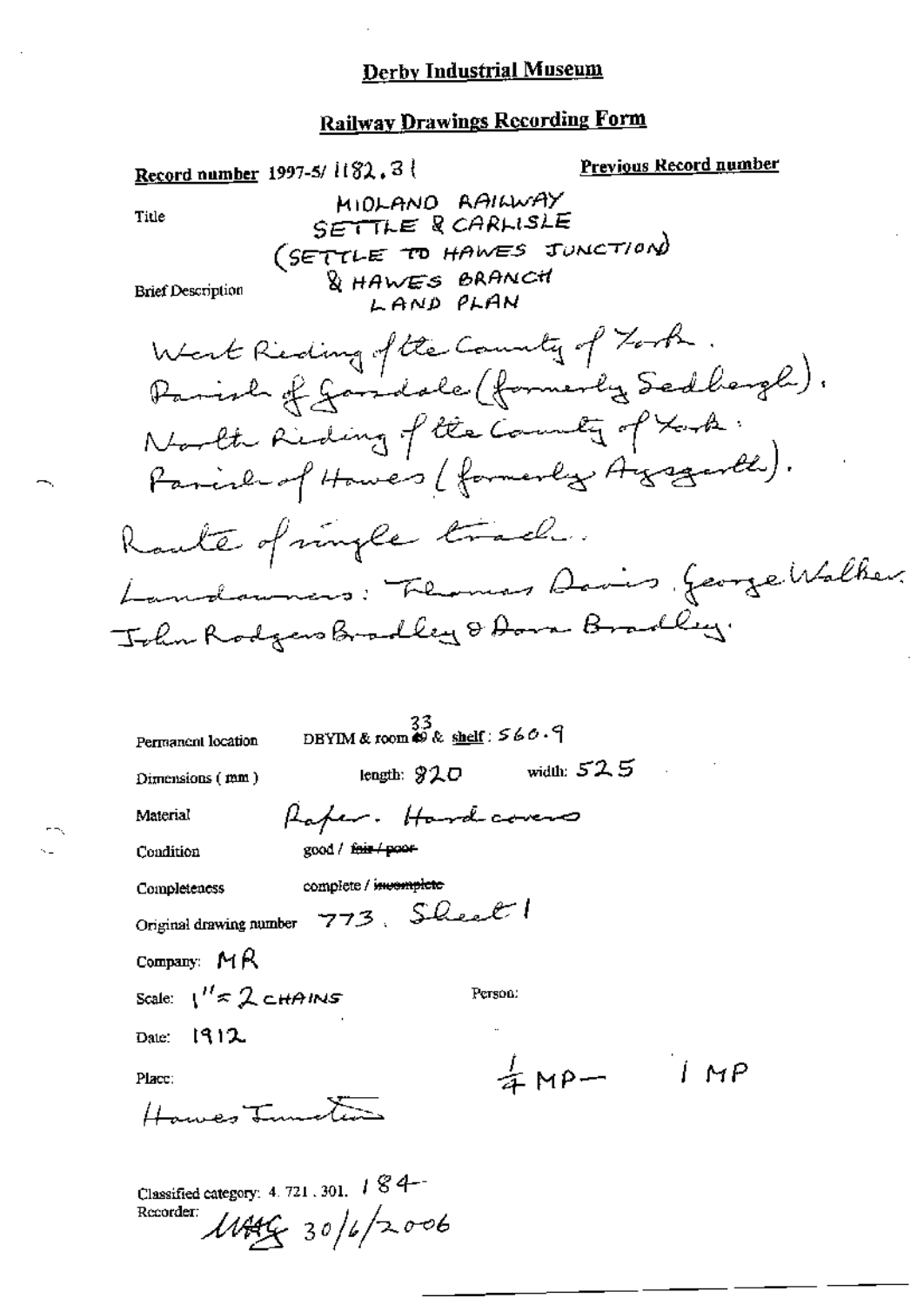### Railway Drawings Recording Form

|                                         |                                                                         | <u>қануау піаншаз көлі чере және</u>    |                               |
|-----------------------------------------|-------------------------------------------------------------------------|-----------------------------------------|-------------------------------|
|                                         | Record number 1997-5/ $1132.32$                                         |                                         | <u>Previous Record number</u> |
| Title                                   | MIDLAND RAILWAY<br>SETTLE & CARLISLE                                    |                                         |                               |
| <b>Brief Description</b>                | (SETTLE TO HAWES JUNCTION)<br><b>WHAWES BRANCH</b><br>LAND PLAN         |                                         |                               |
|                                         | North Reding of the County of York                                      |                                         |                               |
|                                         | Farish of Hawes (formerly Ayrgarth)                                     |                                         |                               |
|                                         | Route through countryside.                                              |                                         |                               |
|                                         | Landaumens: George Walker.                                              |                                         |                               |
|                                         | Thermas Davis.                                                          |                                         |                               |
|                                         |                                                                         |                                         |                               |
| Permanent location                      | 33.<br>DBYIM & room $\mathcal{O} \& \underline{\text{shell}}$ : $560.9$ |                                         |                               |
| Dimensions (mm)                         | length: $920$                                                           | width: $52.5$                           |                               |
| Material                                | Raper. Hardcovers                                                       |                                         |                               |
| Condition                               | good / fair poor                                                        |                                         |                               |
| Completeness                            | complete / incomplete                                                   |                                         |                               |
|                                         | Original drawing number 773. Sheet 2                                    |                                         |                               |
| Company: $MR$                           |                                                                         |                                         |                               |
| Scale: $\frac{1}{1}$ $\approx$ 2 chains |                                                                         | Person:                                 |                               |
| Date: $[9]2$                            |                                                                         |                                         |                               |
| Place:                                  |                                                                         | $1 \text{ MP} = \frac{3}{4} \text{ MP}$ |                               |
|                                         |                                                                         |                                         |                               |

Classified category: 4.721.301. |  $84$ <br>Recorder:  $\mu$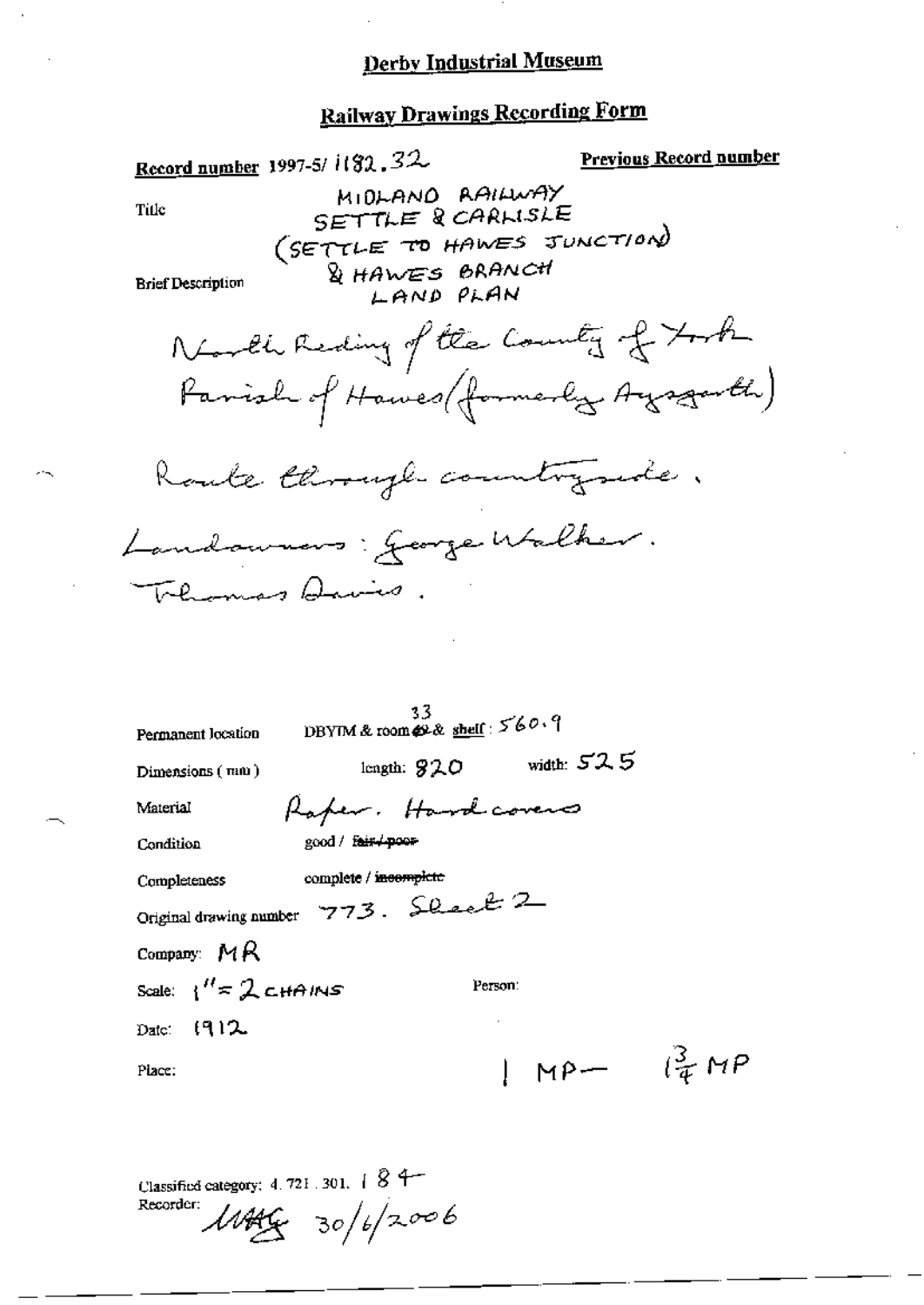## **Railway Drawings Recording Form**

Record number 1997-5/4182, 33 Previous Record number MIDLAND RAILWAY SETTLE & CARLISLE Title (SETTLE TO HAWES JUNCTION) & HAWES BRANCH **Brief Description**  $L$  AND PLAN North Kiding of the Country of York. family of Howes (formerly Agencyarth) Route though countryside with tunnel. Landowners. Thomas Davis. The Bland Davis. 33<br>DBYIM & room  $\oplus$  & shelf:  $560.9$ Permanent location leagth:  $820$  width:  $525$ Dimensions (mm) Raper. Hardcovers Material good / fuir-4poor Condition complete / incomplete Completencss Original drawing number  $773.$  Sheet 3 Company:  $MA$ Scale:  $I'' = 2cHAINS$ Person: 1912 Date:  $32 \times 12$ Place: Mossdale Head trannal Classified category: 4. 721, 301.  $\int g$  4-Recorder:  $11449 = 306/2006$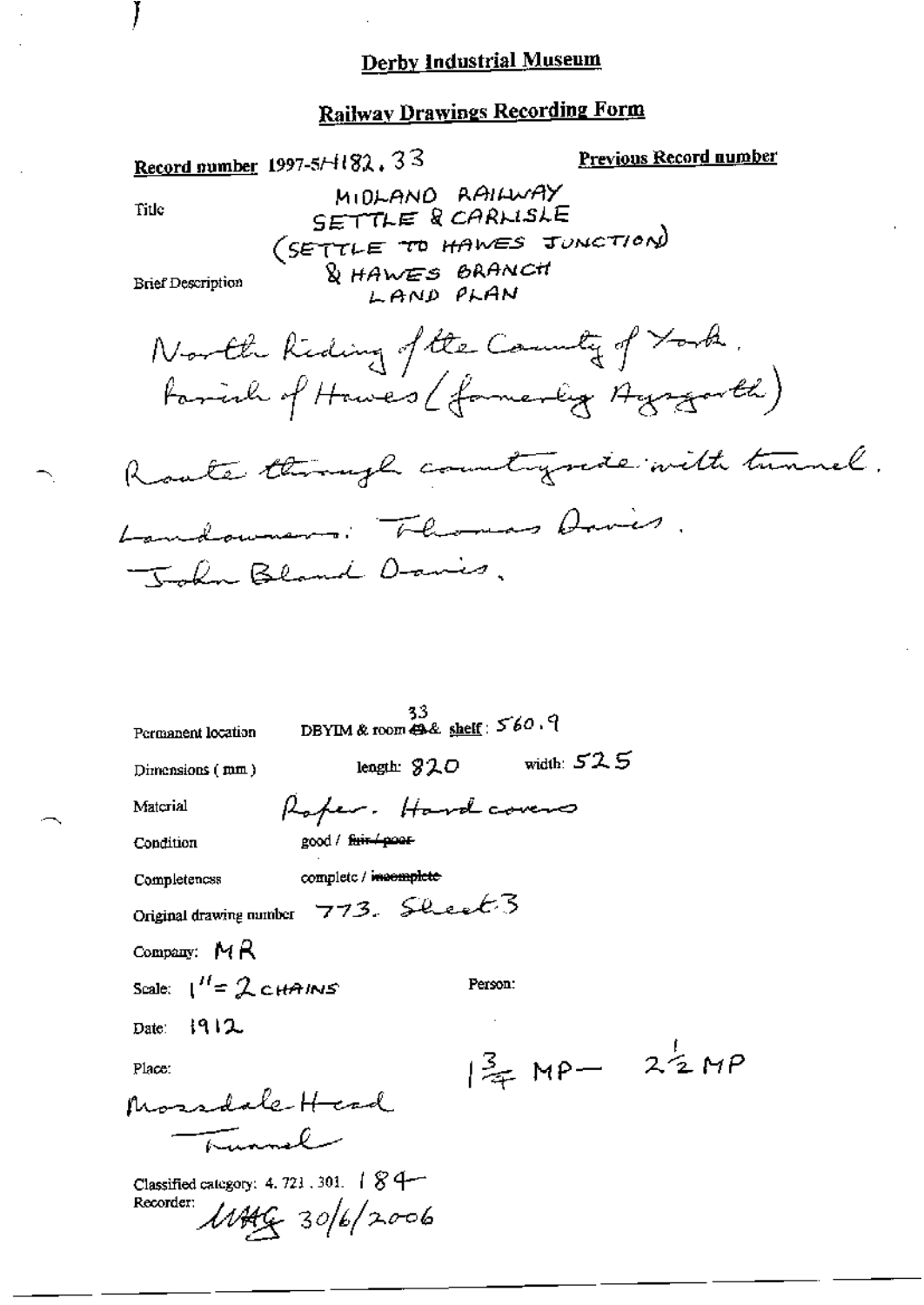Record number 1997-5/1182.34 Previous Record number MIDLAND AAILWAY Title SETTLE & CARLISLE (SETTLE TO HAWES JUNCTION) & HAWES BRANCH **Brief Description** LAND PLAN North Keding of the County of Xoch Parish of Howes (formerly Ayrgarth) Route through countrying with Mondaleniadud. Landowners: Florences Davis John Bland Asvis, Revol John OG Agnes Routh. Read John Materife.  $^{37}_{\text{DBYTM}}$ & roomd $^{32}_{\text{A}}$  shelf:  $\leq$  60.9 Permanent location leagth:  $920$  width:  $525$ Dimensions (mm) Rafer. Hardcovers Material good / fair / poor Condition complete / incomplete Completeness Original drawing number 773 Sheet 4 Company:  $MA$ Scale:  $1'' \approx 2$  CHAINS Person: Date:  $1912$  $2\frac{1}{2}$  MP-  $3\frac{1}{4}$ MP Place: Mosselsle Vicadunt Classified category: 4.721.301.  $\sqrt{84}$ Recorder:  $11449 - 306/2006$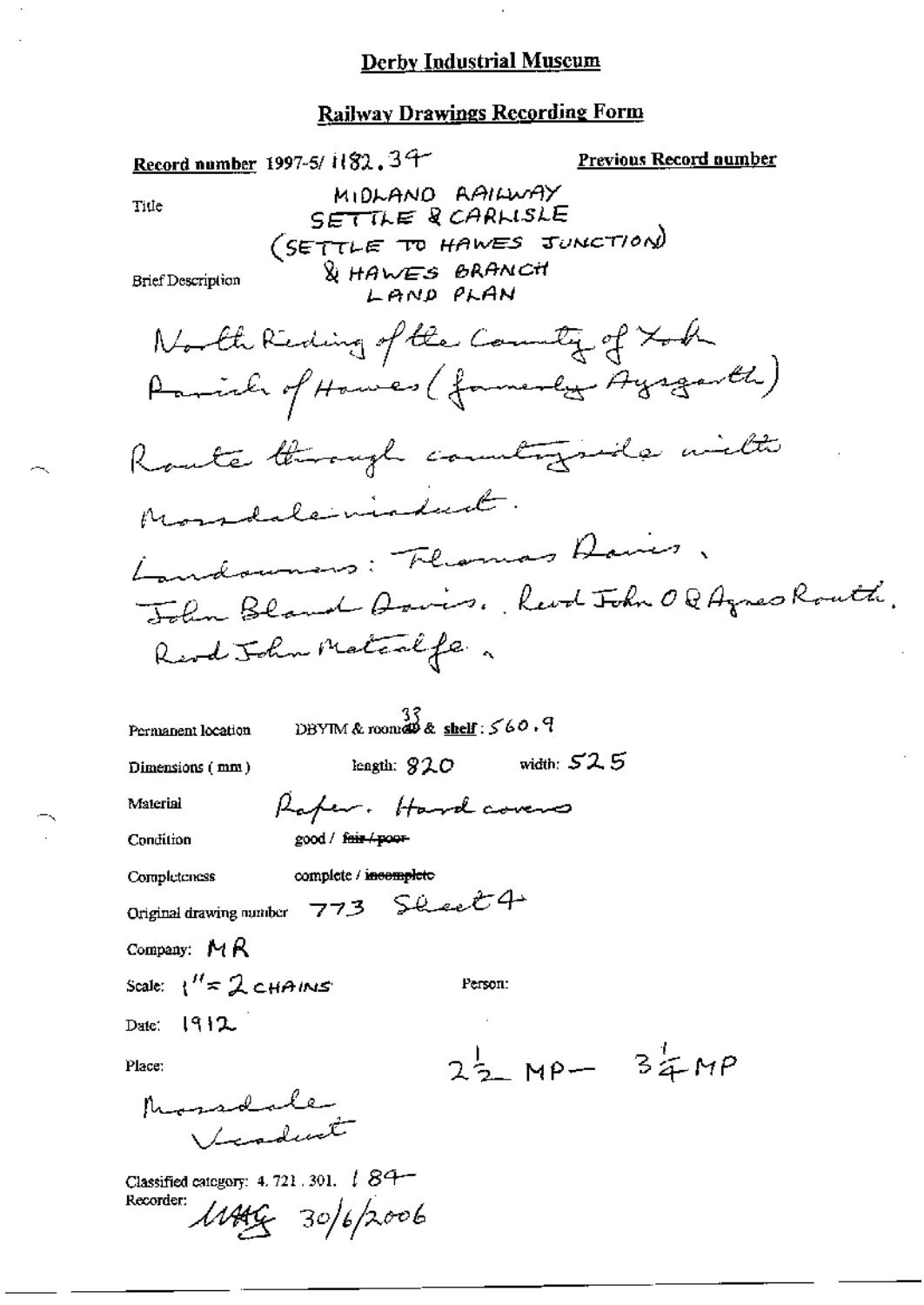$\cdot$ 

 $\bar{z}$ 

ļ

| Railway Drawings Recording Form                               |                               |
|---------------------------------------------------------------|-------------------------------|
| Record number 1997-5/1182, $35$<br>MIDLAND RAILWAY            | <u>Previous Record number</u> |
| Title<br>SETTLE R <i>CAR</i> LISLE                            |                               |
| (SETTLE TO HAWES JUNCTION)                                    |                               |
| <b>WHAWES BRANCH</b><br><b>Brief Description</b><br>LAND PLAN |                               |
| North Riding of the County of York                            |                               |
| Farish of Howes (formerly Ayrgarth)                           |                               |
| Koute through countryside.                                    |                               |
| Landaumers: Revol John Metcalfer.                             |                               |
|                                                               |                               |
| Fhomas Edward Melosife.                                       |                               |
|                                                               |                               |
|                                                               |                               |
| 33<br>DBYIM & room $#$ & shelf: 560.9<br>Permanent location   |                               |
| Dimensions $(mn)$<br>length: $920$                            | width: $52.5$                 |
| Material<br>Raper. Hardcovens                                 |                               |
| Condition<br>good / fair / poor                               |                               |
| Completeness<br>complete / incomplete                         |                               |
| Original drawing number 773 Sheets                            |                               |
| Company: $MR$                                                 |                               |
| Scale: $1'' \approx 2$ CHAINS<br>Person.                      |                               |
| Date: $[9]2$                                                  |                               |
| $34 M$ Mp $-$<br>Place:                                       | 4MP                           |
|                                                               |                               |

المستعين والمناوي والمتحدث والمرادي والمتحدث والمتحصوص فسألف والمستعي

Classified category: 4.721.301. | 84<br>Recorder:<br> $\mathcal{M}$ 

۳.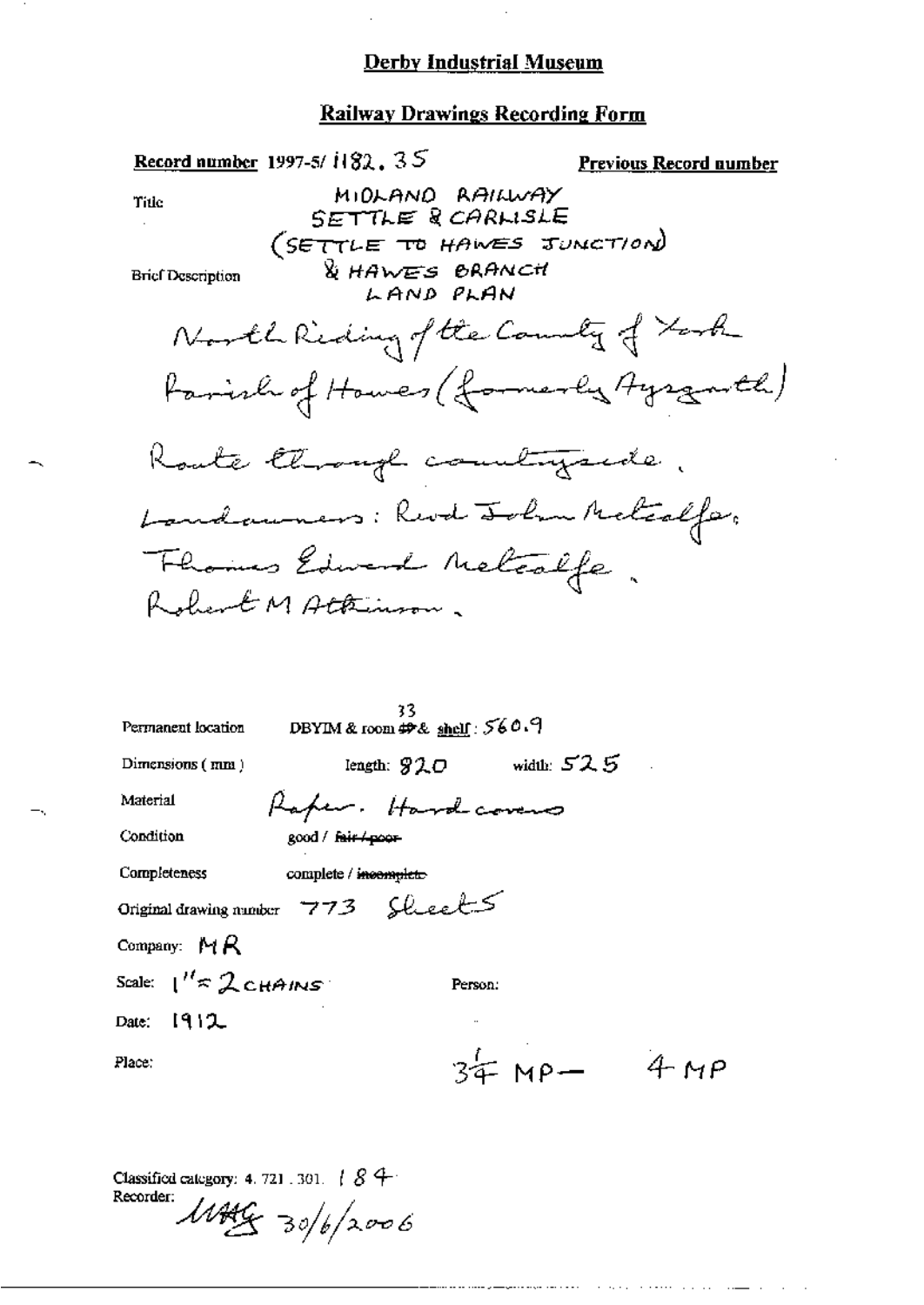Record number 1997-5/ $1182.36$ **Previous Record number** MIDLAND RAILWAY Title SETTLE RCARLISLE (SETTLE TO HAWES JUNCTION) & HAWES BRANCH **Brief Description** LAND PLAN North Reding of the County of Took Parinh of Hawes (formerly Aysgarth) Roate paring over Apperalt Viadust Landaumers: Rue John Metcalfe, James Willow, Robert MAtkinson Thomas Stunt Willow. Jomes Touchrow. 33 DBYIM & room  $\otimes$  & shelf:  $560.9$ Permanent location Dimensions (mm) length:  $920$  width:  $525$ Material Raper. Hardcovers Condition good / fair / poor Completeness complete / incomplete Original drawing number  $773$  Sheet 6 Company:  $M R$ Scale:  $1'' = 2$  cHAINS Person: Date: 1912 4  $MP - 42MP$ Place: Aperrett Classified category:  $4.721$ ,  $301$ ,  $\binom{8}{4}$ Recorder:  $M44 - 30/6/2006$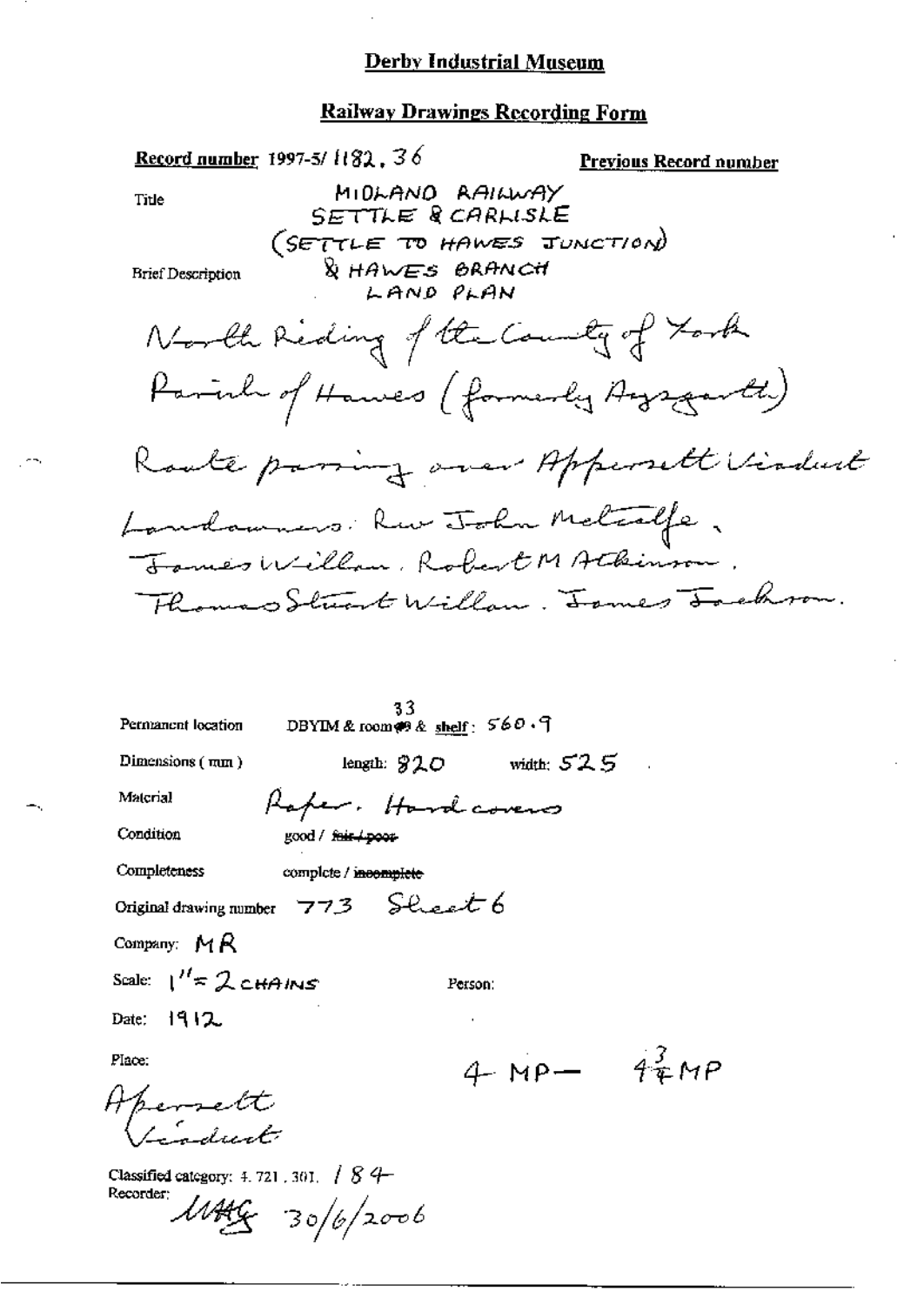# **Railway Drawings Recording Form**

| <u>Record number</u> 1997-5/1182.37<br>Previous Record number                                            |
|----------------------------------------------------------------------------------------------------------|
| MIDLAND RAILWAY<br>Title<br>SETTLE & CARLISLE<br>(SETTLE TO HAWES JUNCTION)<br><b>&amp; HAWES BRANCH</b> |
| <b>Brief Description</b><br>LAND PLAN                                                                    |
| North Riding of the County of York.<br>Parrish of Hawes (formerly Ayagenth)                              |
|                                                                                                          |
| Route through countryside                                                                                |
| Landowners: Rev John Melcalfe, Thomas SWillow,                                                           |
| Rev-John O & Agnes Routh. Ninion Metcalfe,                                                               |
| Tome Cleanby.                                                                                            |
|                                                                                                          |
| DBYIM & room $\otimes$ & shelf: $560.9$<br>Permanent location                                            |
| $length: 820$ width: $525$<br>Dimensions $(mn)$                                                          |
| Material<br>Raper. Hardcovers                                                                            |
| Condition<br>good / fair / poor                                                                          |
| Completeness<br>complete / incomplete                                                                    |
| Original drawing number $773$ Sheet $7$                                                                  |
| Company: $M R$                                                                                           |
| Scale: $1'' = 2$ chains<br>Person:                                                                       |
| Date: $1912$                                                                                             |
| $4^{3}_{4}$ MP- $5^{1}_{4}$ MP<br>Place:                                                                 |
|                                                                                                          |

Classified category: 4.721.301,  $184$ <br>Recorder:  $\mu$ 444 30/6/2006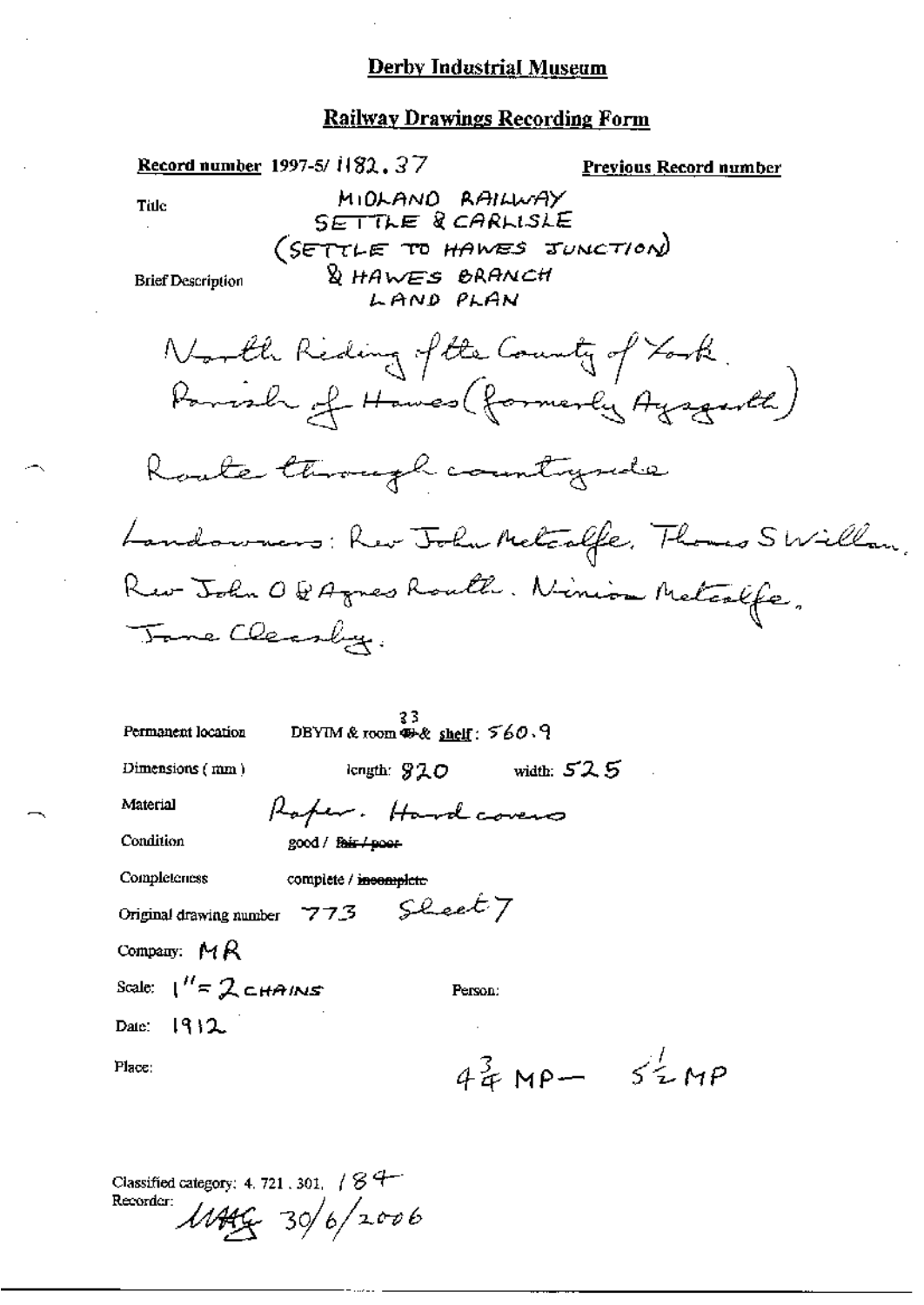Record number 1997-5/1182.38 Previous Record number MIDLAND RAILWAY Title SETTLE & CARLISLE (SETTLE TO HAWES JUNCTION) & HAWES BRANCH **Brief Description** LAND PLAN North Riding of the County of York Hawes Station area, ridings, buildings, roads Tout companies ferating even barder-dark blue. Landoumers. Rev GP Harris, Rev James Metealfe. Joseph Marris. John LWlarton. Thomas Metcalfe. John Braithweite & Wife, Traslees of Society of Friends. John Frankland. JTW Reston & Wife. Revol Robert Ringh, NERly<br>Permanent location DBYIM & room 33 & shell: 560.9 Permanent location length:  $920$  width:  $525$ Dimensions (mm) Material Raper. Hardcovers Condition good / fair / poor Completeness complete / incomplete Original drawing number 773 Sleet 8 Company:  $MR$ Scale:  $\frac{1}{s}$  2 CHAINS Person: Date: 1912  $55 - MP - 64 MP$ Place: Station MR&NER Classified category: 4.721.301. 184. 00 Recorder:  $11446 - 30/6/2006$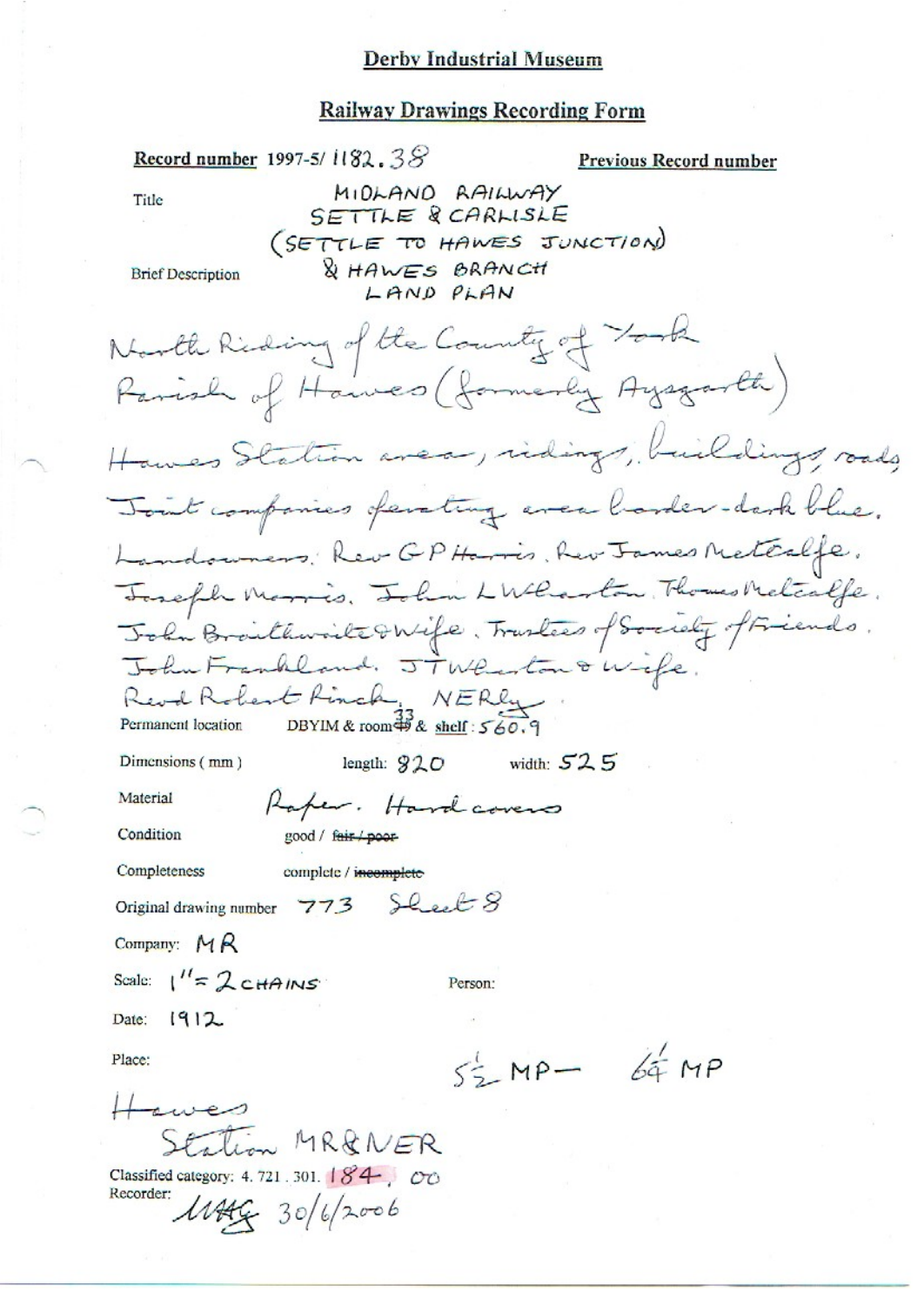#### **Railway Drawings Recording Form**

Previous Record number  $MRPi32/6$ Record number 1997-5/ $\mathcal{B}_{\bullet}$  / SETTLE TO CARLISE Title HAWES BRANCH **Brief Description** Book of plans showing track layout, structures, gradients of route. Parish of Sedbergh. Foundit of Gersdale, Landouners: JBradley. JWhaley, Warris. Thanis. GM-cher. M Buck. DBYIM & room 49 & shelf: 54 Permanent location length:  $790$  width:  $575$ Dumensions (nun) Paper Material Condition good / fair / poor Completeness complete / incomplete

Original drawing number Sheet 1

Company:  $M R$ 

Scale:  $1^{h}$  =  $2\frac{k}{2}$  cH

Date:

Place:

Person:

Classified category:  $4.721.301.$  ( $84-$ Recorder: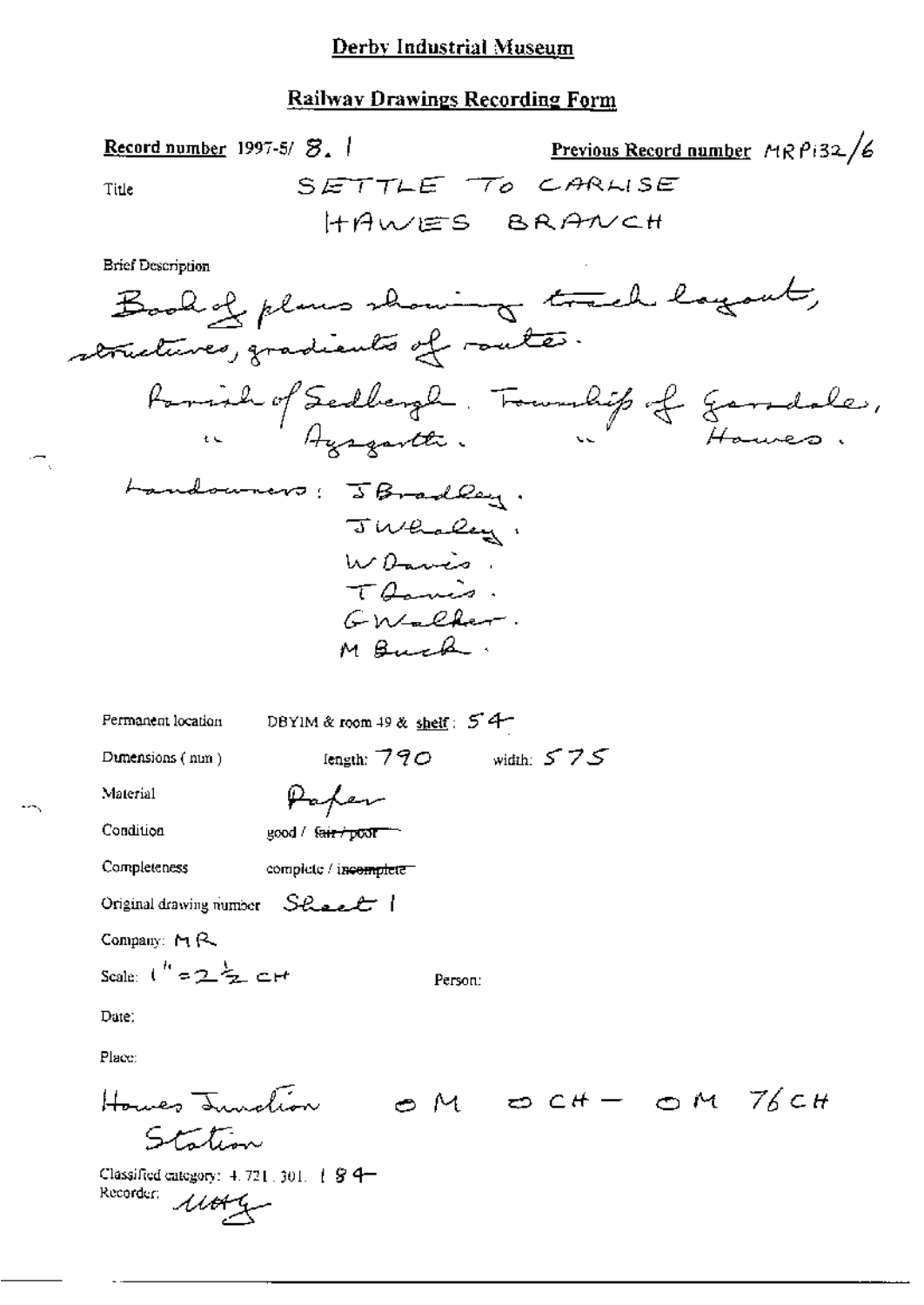#### **Railway Drawings Recording Form**

Record number  $1997-5/5$ , 2 Previous Record number MRP132/6 SETTLE TO CARLISE Title HAWES BRANCH

**Brief Description** 

Book of plans showing track logout, structures, gradients of route. Pariah of Ayagarth. Township of Houses. Landouners: R&Mary Floton. GWSCher. T Barris.

| Permanent location              | DBYIM & room 49 & shelf: 54 |         |  |  |                          |
|---------------------------------|-----------------------------|---------|--|--|--------------------------|
| Dimensions $(mn)$               | length: $770$ width: $575$  |         |  |  |                          |
| Material                        |                             |         |  |  |                          |
| Condition                       | good / fair + pour          |         |  |  |                          |
| Completeness                    | complete / incomplete       |         |  |  |                          |
| Original drawing number Sheet 2 |                             |         |  |  |                          |
| Company: $M$ $R$                |                             |         |  |  |                          |
| Scale: $1'' = 2\frac{1}{2}$ crt |                             | Person: |  |  |                          |
| Date:                           |                             |         |  |  |                          |
| Place:                          |                             |         |  |  |                          |
|                                 |                             |         |  |  | $OM$ $76CH - 1$ M $66CH$ |

Classified category:  $4.721, 501, 18.94$ Recorder:  $\mathcal{M}$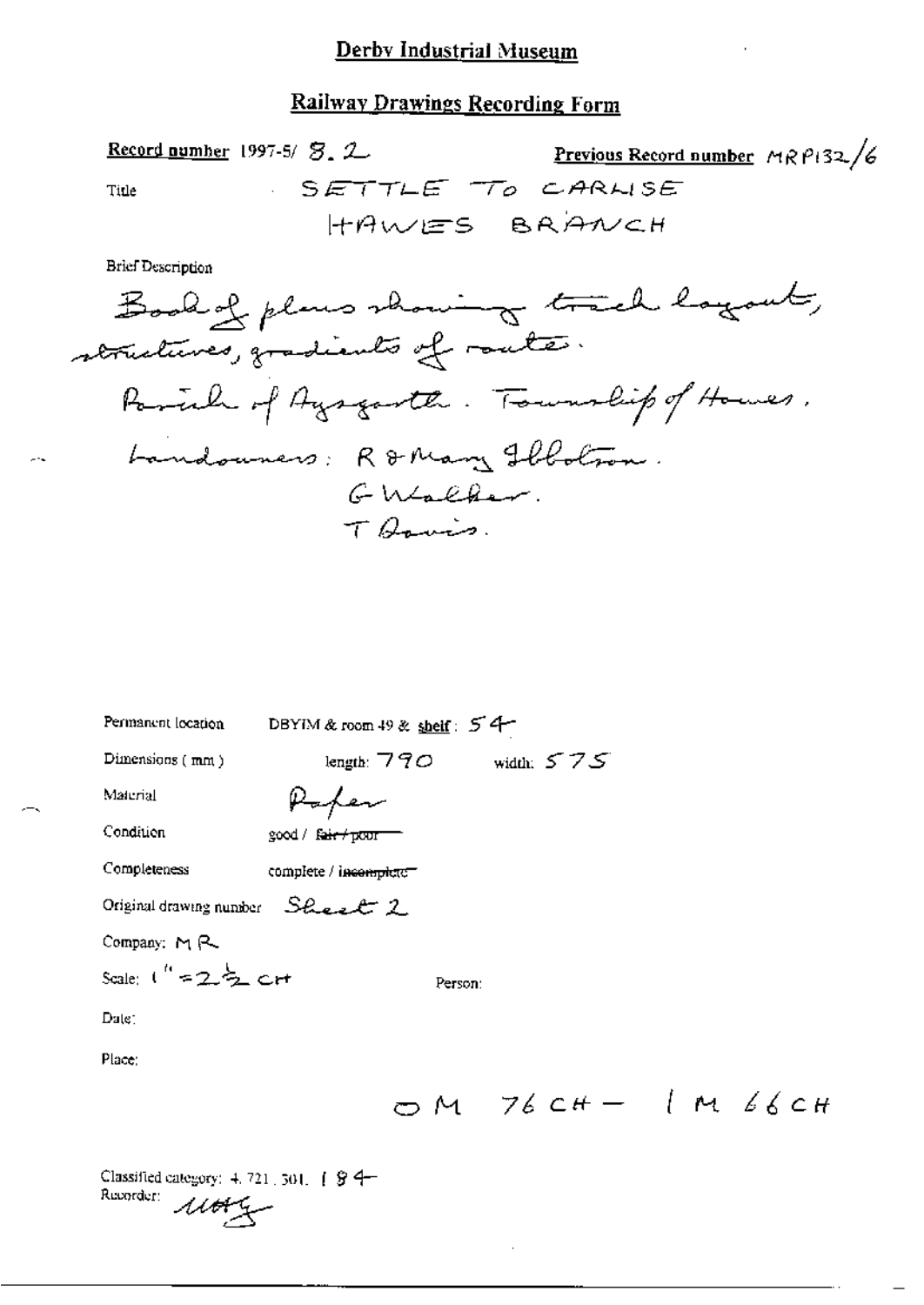### **Railway Drawings Recording Form**

 $SETTL$ 

Title

**Brief Description** 

Record number 1997-5/ S. 3



| Permanent focation                                                 | DBYIM & room 49 & shelf: $54$ |         |                            |  |
|--------------------------------------------------------------------|-------------------------------|---------|----------------------------|--|
| Dimensions $(mn)$                                                  | length: $770$ width: $575$    |         |                            |  |
| Material                                                           | Paper                         |         |                            |  |
| Condition                                                          | good / fair+pour              |         |                            |  |
| Completeness                                                       | complete / incomplete"        |         |                            |  |
| Original drawing number $S$ $\&$ $\&$ $\&$ $S$                     |                               |         |                            |  |
| Company: $M \uparrow Q$                                            |                               |         |                            |  |
| Scale: $1'' = 2\frac{1}{2}$ cH                                     |                               | Person: |                            |  |
| Date:                                                              |                               |         |                            |  |
| Place:                                                             |                               |         |                            |  |
| Mondale Head<br>أأسسمت                                             |                               |         | $1M$ $66$ $CH - 2M$ $57CH$ |  |
| Classified category: 4, 721, 301, [ § 4-<br>Recorder:<br>$\mu$ org |                               |         |                            |  |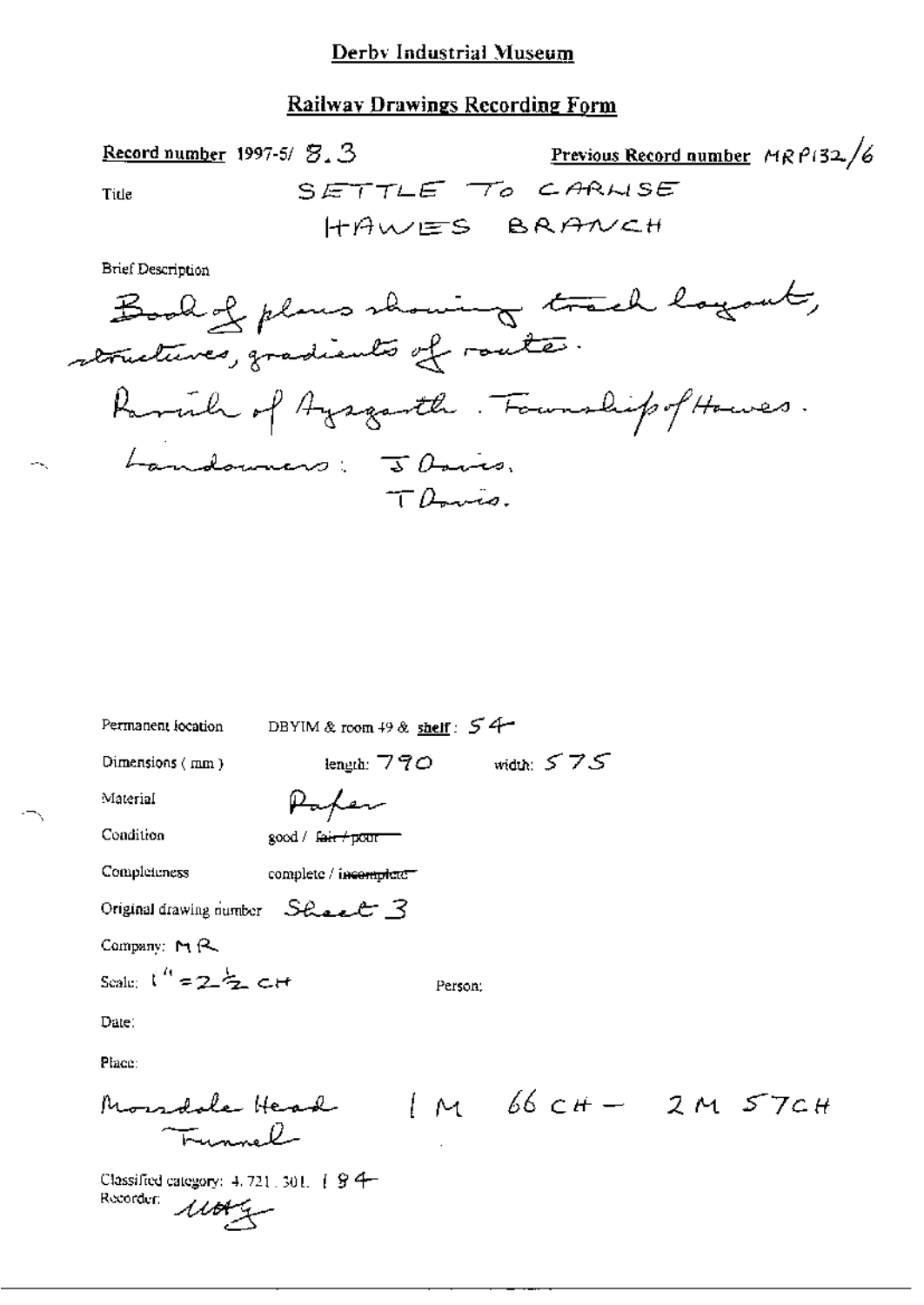## **Railway Drawings Recording Form**

Previous Record number  $MRP132/6$ Record number 1997-5/ S. 4 SETTLE TO CARLISE Title HAWES BRANCH

Brief Description

| Permanent location               | DBYIM & room 49 & shelf: $54$    |              |
|----------------------------------|----------------------------------|--------------|
| Dimensions (mm)                  | length: $770$                    | width: $575$ |
| Material                         | Paper                            |              |
| Condition                        | good / fa <del>ir / poor -</del> |              |
| Completeness                     | complete / incomplete            |              |
| Original drawing number Sheet 4  |                                  |              |
| Company: $M \sim$                |                                  |              |
| Scale: $1^{h} = 2\frac{1}{2}$ cr |                                  | Person:      |
| Date:                            |                                  |              |
| Place:                           |                                  |              |
|                                  |                                  | 2 м 57сн-    |

 $3M472cH$ 

Classified category: 4, 721, 301, | § 4-Recorder: 1164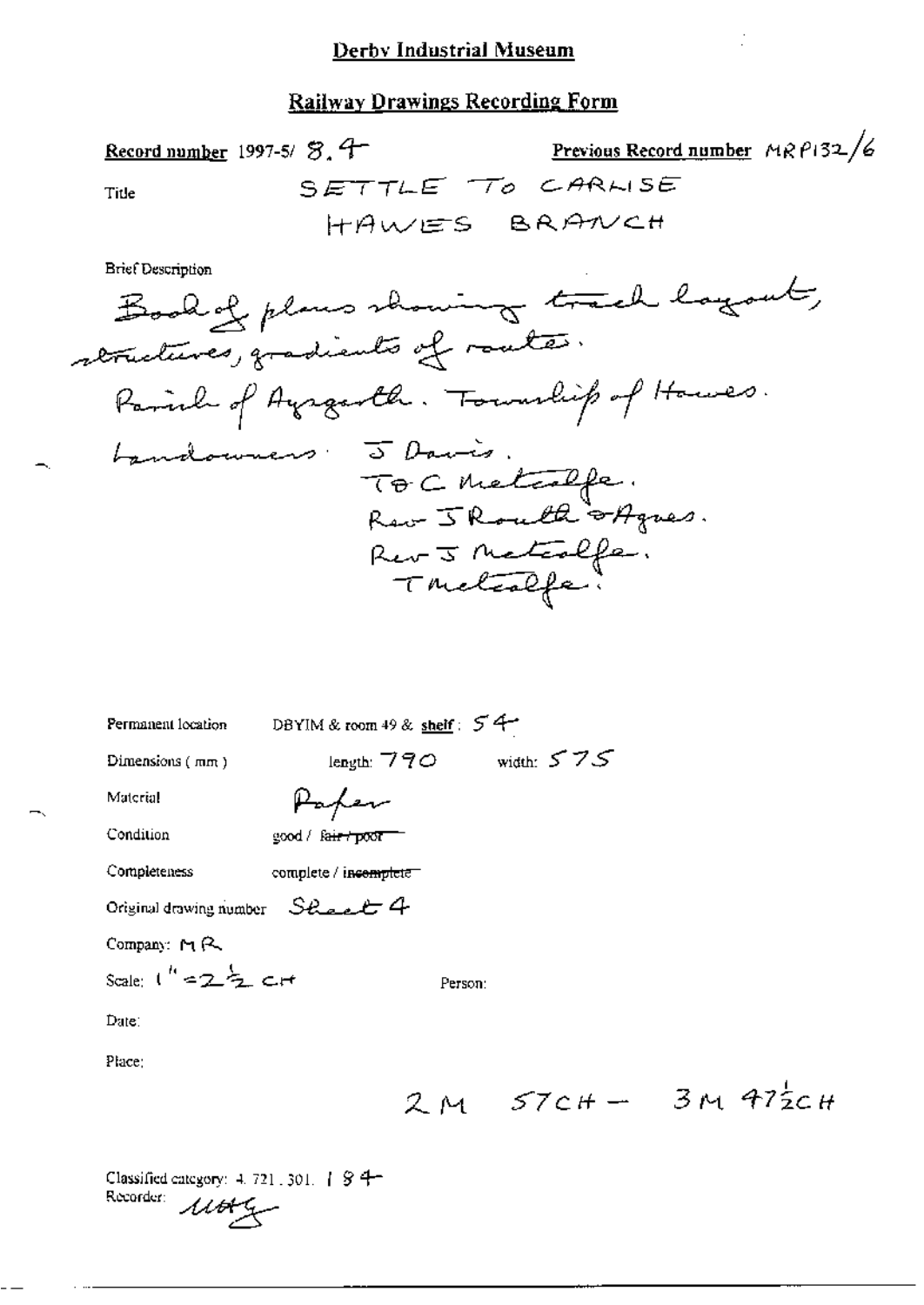## **Railway Drawings Recording Form**

Previous Record number MRP132/6 Record number 1997-5/ 8.5 SETTLE TO CARLISE Title HAWES BRANCH

ź.

**Brief Description** 

| Permanent location               | DBYIM & room 49 & shelf: $54$ |         |                           |  |
|----------------------------------|-------------------------------|---------|---------------------------|--|
| Dimensions (mm)                  | length; $770$ width: $575$    |         |                           |  |
| Material                         | Paper                         |         |                           |  |
| Condition                        | good / fair f poor            |         |                           |  |
| Completeness                     | complete / incomplete         |         |                           |  |
| Original drawing number Select 5 |                               |         |                           |  |
| Company: MR                      |                               |         |                           |  |
| Scale: $1'' = 2\frac{1}{2}$ cr   |                               | Person: |                           |  |
| Date.                            |                               |         |                           |  |
| Place:                           |                               |         |                           |  |
|                                  |                               |         | $3M$ $452cH - 4M$ $372cH$ |  |
|                                  |                               |         |                           |  |

 $1.0001$ 

يصاد وإفعام الماري يتقرد ديص

Classified category: 4, 721, 301, | § 4-Recorder: 1144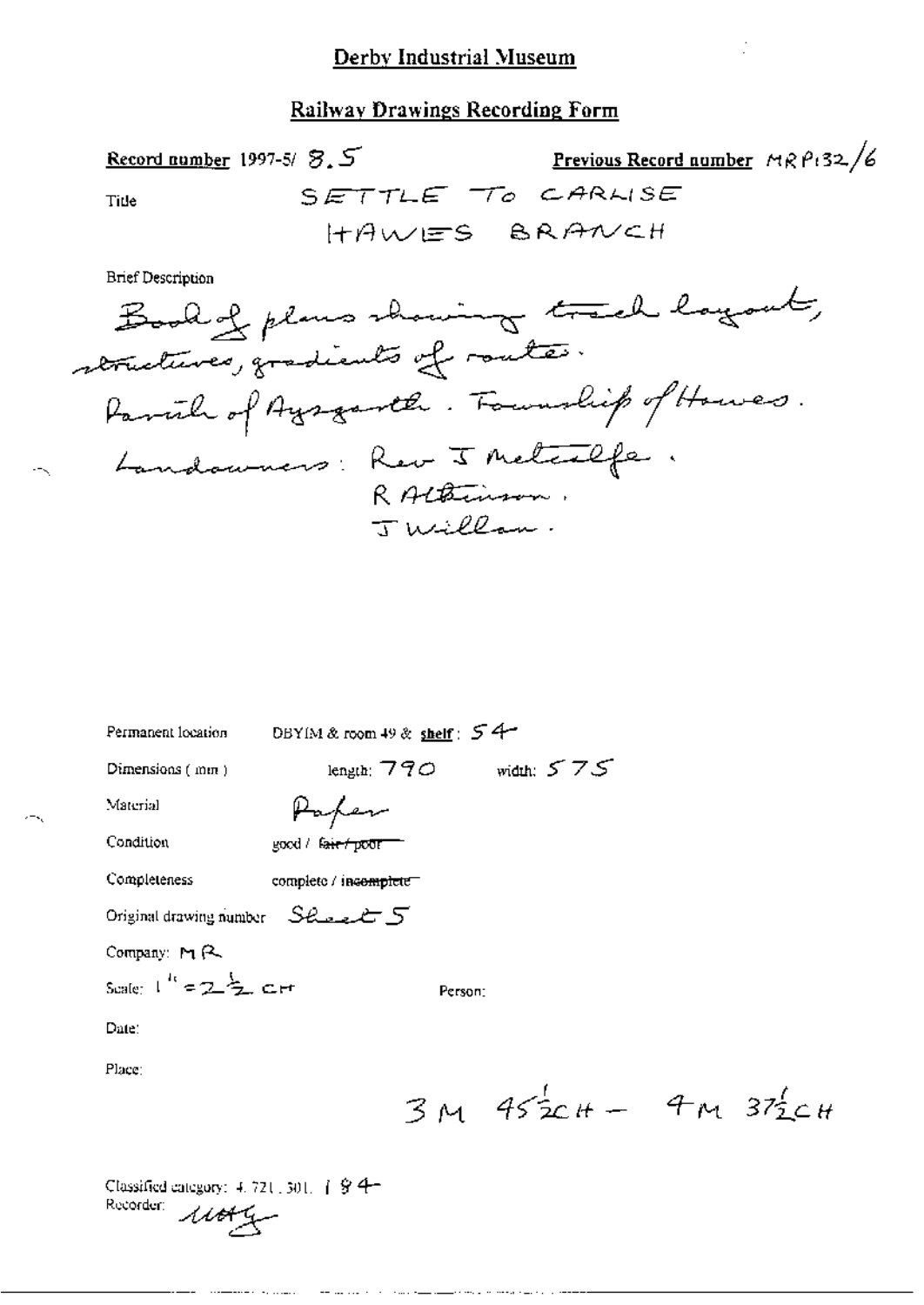### **Railway Drawings Recording Form**

Record number 1997-5/ $\mathcal{F}$ ,  $\delta$ SETTLE TO CARWSE Title HAWES BRANCH **Brief Description** Book of plans showing track logout,

DBYIM & room 49 & shelf: 54 Permanent location length:  $770$  width:  $575$ Dimensions (mm) Paper Material Condition good / fair + pour Completeness complete / incomplete Original drawing number  $S$ *Real*  $\epsilon$  6 Company: MR Scale:  $1'' = 2\frac{1}{2}$  cH Person: Date: Place:

 $AM 372CH - 5 M 272CH$ 

Previous Record number  $MRPI32/6$ 

Classified category: 4, 721, 301, 1/8/4+ Recorder  $4444$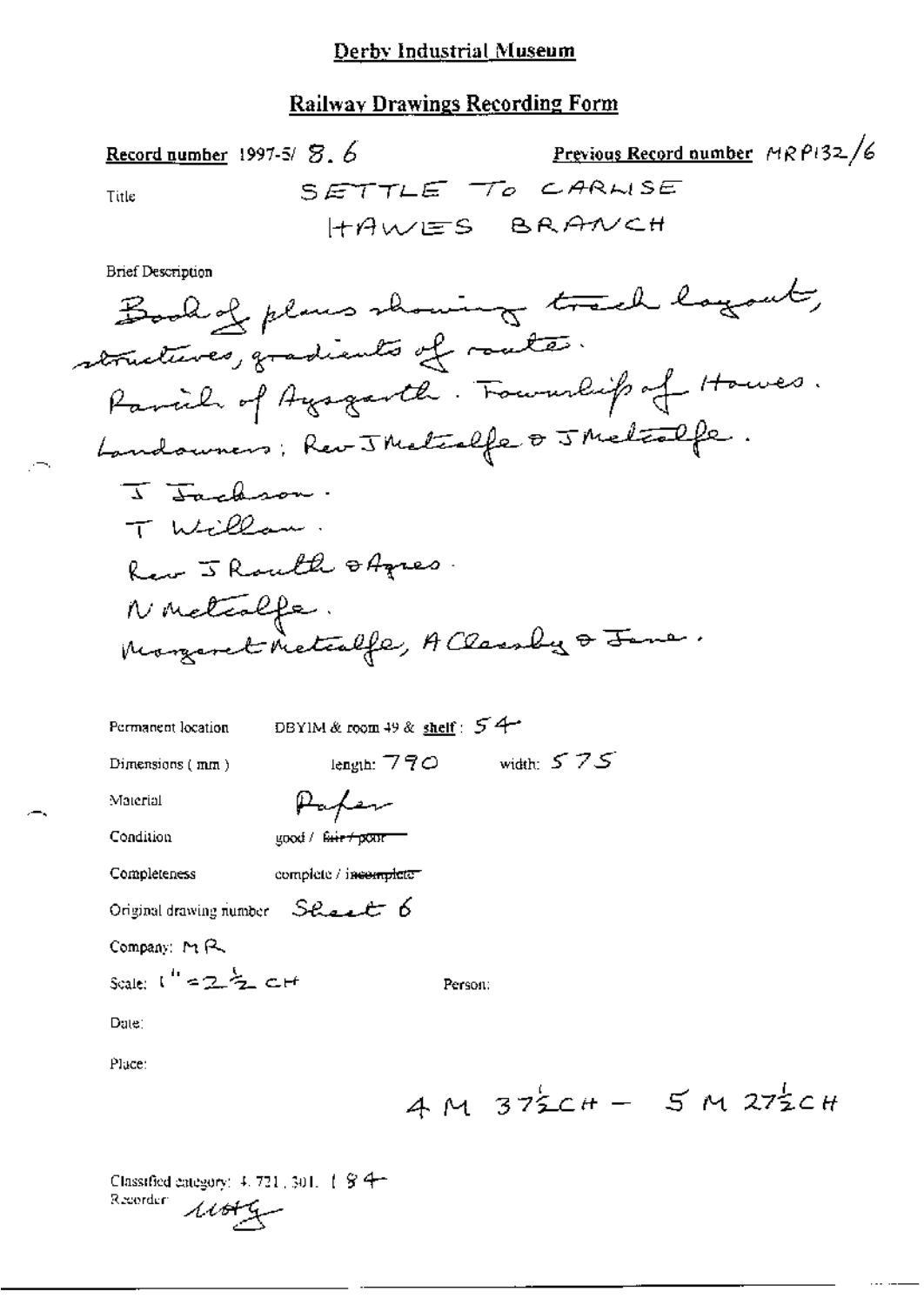#### **Railway Drawings Recording Form**

Record number 1997-5/ $\mathcal{B}$ ,  $7 - 8$ Previous Record number MRP132/6 SETTLE TO CARWSE Title HAWES BRANCH **Brief Description**  $\leftarrow$   $\ell$  low out  $\Delta$  $\mathcal{D}$  $\bigcap_{i=1}^n B_{i}$   $\bigcap_{i=1}^n B_{i}$ 

$$
1997-5/8.8 - Label
$$

DBYIM & room 49 & shelf:  $54$ Permanent location length:  $790$  width:  $575$ Dimensions  $(mn)$ Paper Material Condition good / fare froor Completeness complete / incomplete Original drawing number Sheet 7 Company: MR Scale:  $1^h = 2\frac{1}{2}$  CH Person: Date:

Place:

$$
Howes\nSædtom 5 M 272CH - 6 M 14CH
$$

Classified category: 4, 721, 301, [ § 4-Recorder:  $11042$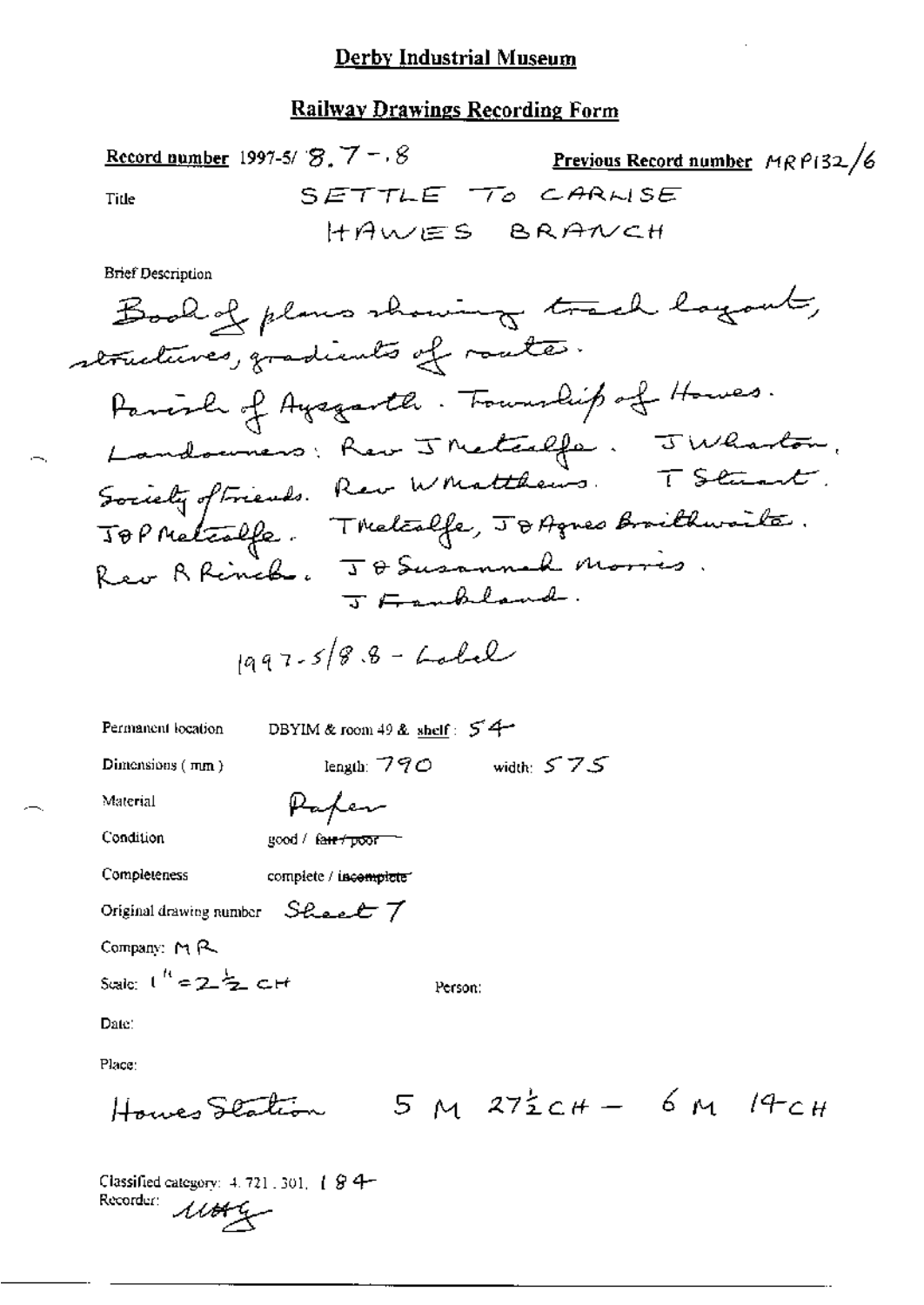### **Railway Drawings Recording Form**

# Previous Record number MRP132/178 Record number 1997-5/171.1 Title PARISH OF AYSGARTH TOWNSHIP OF HAWES **Brief Description** Ream showing land purchases at two locations. I adjacent to simp. 2) adjacent to 4 gmp. Land at lattom of embankment by hidge over stream Permanent location DBYIM & room 49 & shelf :  $\angle 2$ length:  $95$  width:  $455$ Dimensions (mm) Paper on fabric Material Condition  $\text{good}$  /  $\text{fair}$  +  $\text{point}$ complete / incomplete-Completeness Original drawing number  $-38$ ,  $-25$  W Company: MR Scale:  $1^4$  =  $2\frac{1}{2}$  cHH/NS Person: Julie Date: Sept 1880 Place: Howes Branch Line  $44MP$  and  $43MP$ Classified category: 4, 721, 301,  $\mathscr{C} \rightarrow$  ( $\mathscr{G} \rightarrow$ Recorder: Uttg. 30.9.97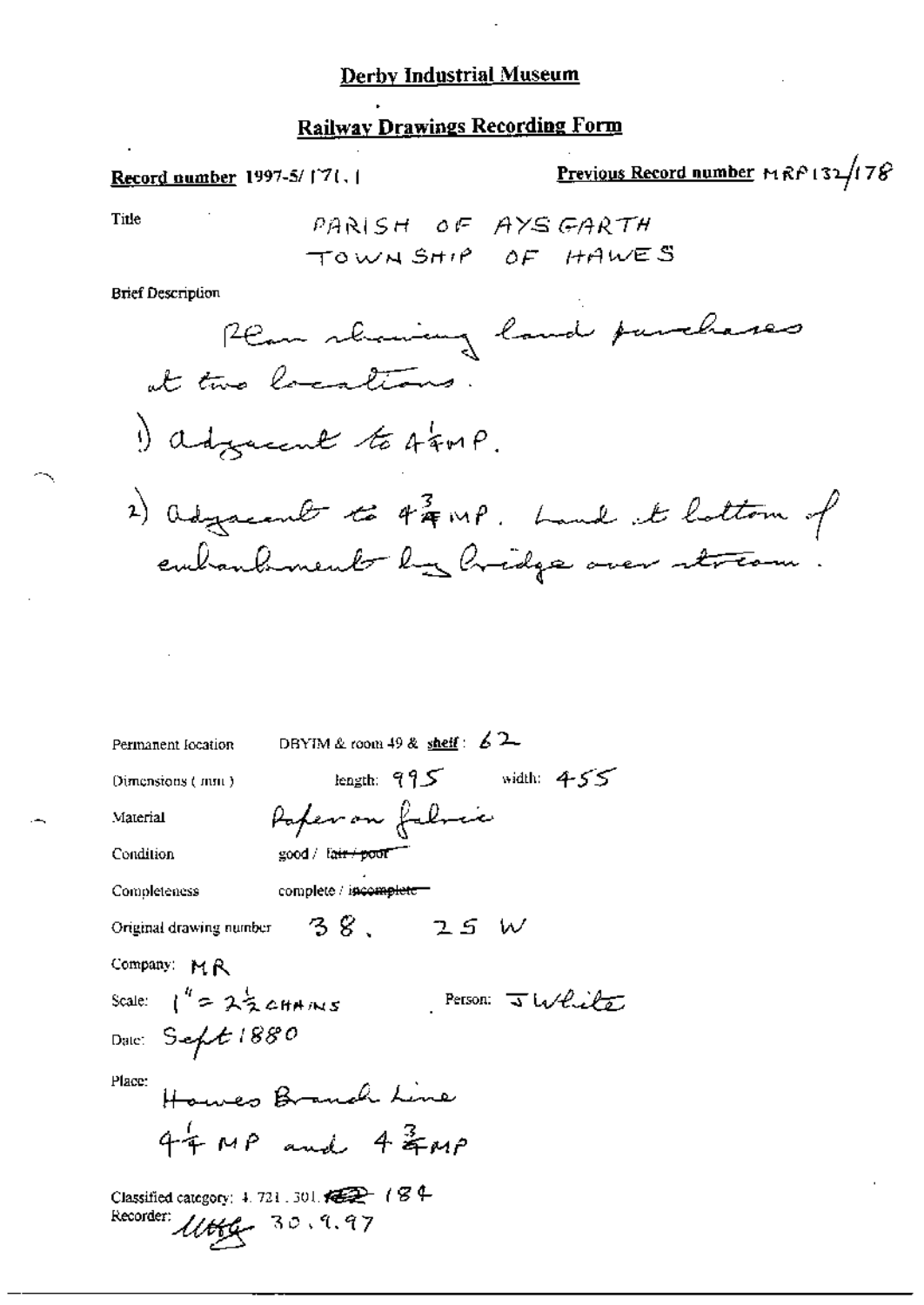# **Railway Drawings Recording Form**

## Record number 1997-5/17 (. 2-

Previous Record number x RP132/178

Title

$$
\textit{HAWES}
$$

**Brief Description** 

Plus showing land puishones

Permanent location

DBYIM & room 49 & shelf :  $\ell$  2

Dimensions (mm)

Material Condition Tracing falsic good / fairy poor

complete / incomplete -

Completeness

Original drawing number

Company: MR

Scale:

Person:

length:  $450$  width:  $315$ 

Date:  $H$  Nov  $1889$ 

Place:

Hawes  $\Leftrightarrow$  4  $\neq$  M  $\cap$ 

 $1'' = 2\frac{1}{2}$  cd 4m s

Classified category: 4. 721, 301,  $\sqrt{2}$  ( $\cancel{\mathcal{G}}$  + Recorder:  $UH_X$  30.9.97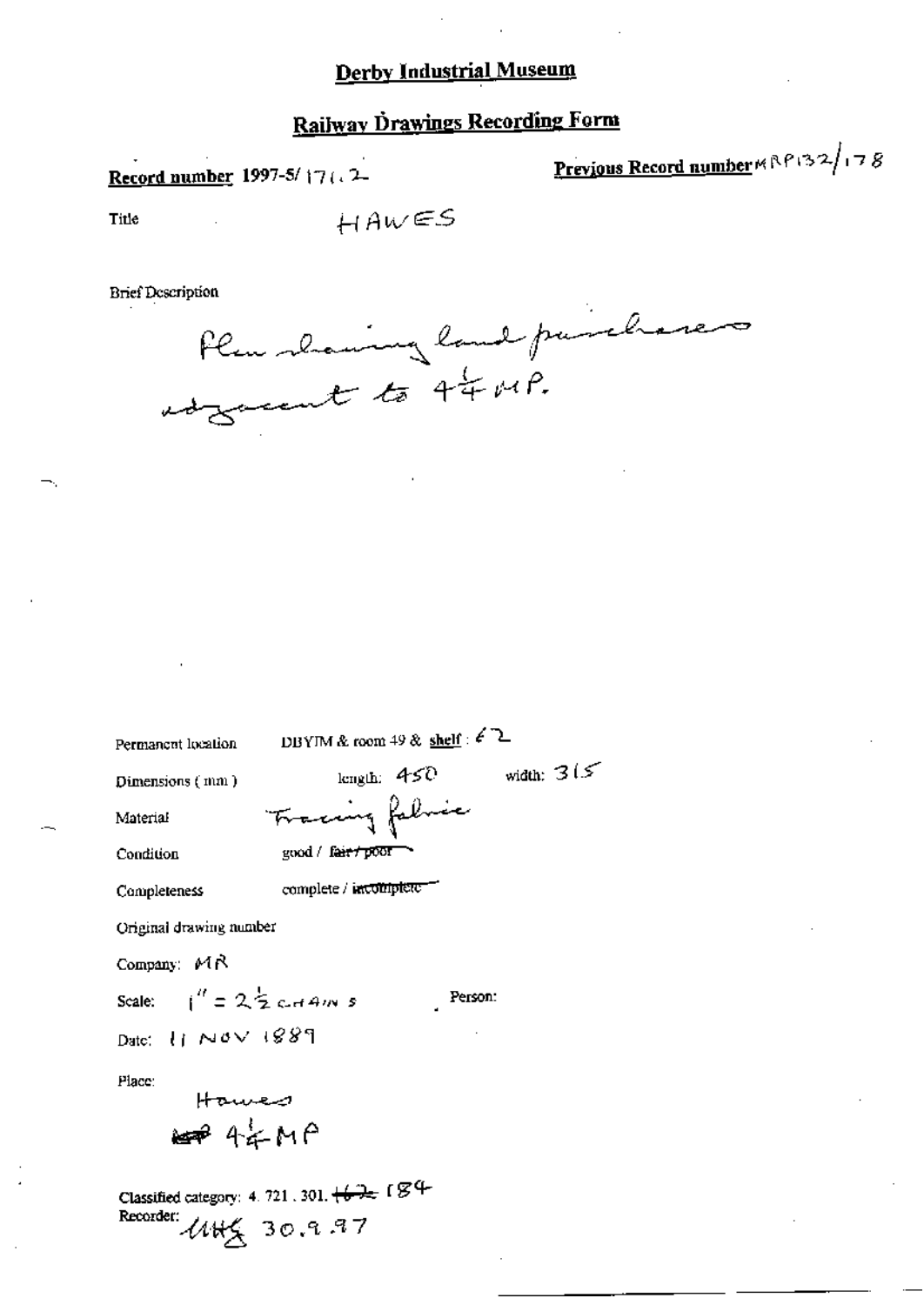ONIN on back Railway Drawings Recording Form of neugosonation. Previous Record number HRP + 32/178 Record number 1997-5/174, 3 - 171, 10

Title

**Brief Description** 

Memors and notes relating to boundaries 171.3 - From the Human etc., Engineers Office, Skipton, 19/11/1889 and land purchases. to rue me Callum, Land agent, Avily 25/11/1889 171.5 - Reference to road classification, 171.6 - From Jos Silcoch, Engineer Office, Seltte 30/11/1889 te Mr Ainswerth Engineers Office, Darling 6/12/1889  $171.8 -$  From A.A. Languay, Eugenes Office, Derly 4/2/1890 to der Mccallum DBYIM & room 49 & shelf:  $\bigotimes$  O  $29$  f.  $\beta_{\text{max}}$  SB 310 Permanent location length:  $210$  width:  $135$ Dimensions (mm)  $171.9 - 0e$ ed delado Robert Material good / fair / pool" Condition  $171.10 -$  band precent complete / incomplete Completeness Original drawing number -Company: MR Person: Scale: -Date:  $N_{\text{v}}/\beta_{\text{esc}}$  1889 Place:  $45MP \rightarrow 77$ Classified category: 4. 721, 301, 822 (84 Recorder: 11th 30.9.97